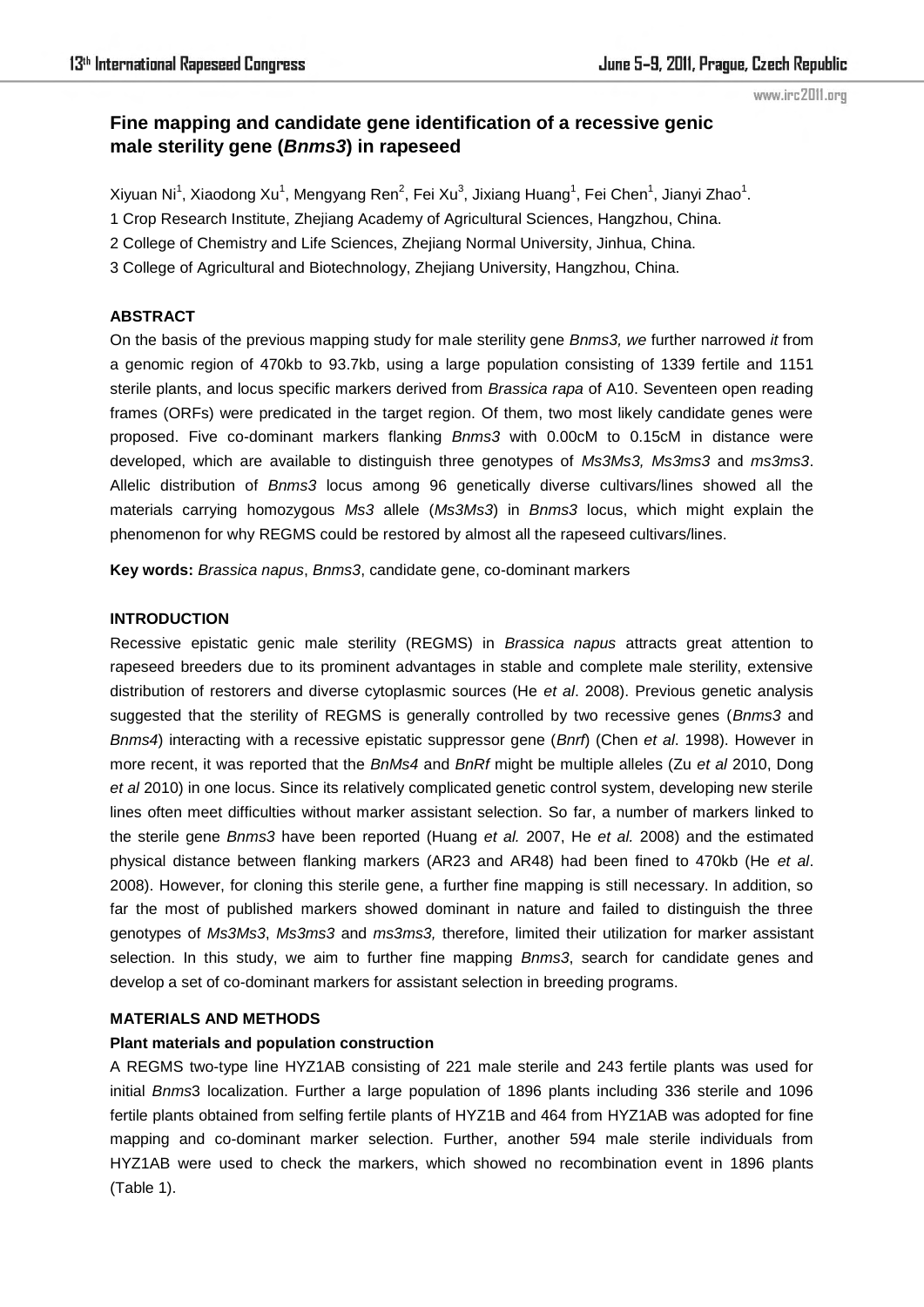www.irc2011.org

Ninety six genetic diversiform cultivars/lines were randomly selected to detect the allelic distribution of *Bnms3* locus, of them, 28 and 35 are Chinese cultivars/lines with double low and double high quality, 22 of spring and 21 for winter rapeseed varieties were originated from Europe, respectively.

| - -         |       | . .                                |                |      |      |                          |
|-------------|-------|------------------------------------|----------------|------|------|--------------------------|
|             | Total | Fertile                            | <b>Sterile</b> |      |      |                          |
| Population  |       |                                    |                | 1:1  | 3:1  | Applications             |
| HYZ1AB      | 464   | 243                                | 221            | 1.05 |      | Primary and fine mapping |
| $HYZ1AB-B1$ | 1432  | 1096                               | 336            |      | 1.84 | Fine mapping             |
| HYZ1AB-A    | 594   | $\sim$ $\sim$ $\sim$ $\sim$ $\sim$ | 594            |      |      | Further fine mapping     |
| Sum         | 2490  | 1339                               | 1151           |      |      |                          |
|             |       |                                    |                |      |      |                          |

## **Table 1. Segregation of mapping populations for** *Bnms3*

**\***χ 2 (0.05,1)=3.84

#### **Development of locus specific markers and linkage analysis**

Locus specific markers were developed based on BAC or scaffold sequences of *Brassica rapa* A10 at the region syntenic to the DNA fragment around the *Bnms3* locus. Specific PCR primers were designed by software PRIMER PREMIER 5.0 and the polymorphic markers were examined in mapping populations.

The phenotypes of individual plant and their marker genotypes linked to *Bnms3* were analyzed with the software MAPMAKER/EXP 3.0. Map distance was calculated using Kosambi's mapping function.

## **Candidate gene annotation**

The online system FGENESH [\(http://www.softberry.com\)](http://www.softberry.com/) was used to identify predicted ORF in a delimited gene region and their putative functions was bioinformaticly analyzed by Blast.

# **RESULTS**

#### **1. Fine mapping of** *Bnms3*

A primary mapping for *Bnms3* was carried out in HYZ1AB population of 464 plants using previously reported thirteen SCAR markers (Huang *et al*. 2007; He *et al*. 2008). As a result, five markers (SC1, SEP4, SEP7, AR23 and AR48) showed tightly linkage with *Bnms3* (Figure 1b) and of them, SEP7 was subsequently mapped to the linkage group A10 of SG-map (Figure 1a).Then 3 markers nearby SEP7 were further examined and two of them (ZAAS133 and PB1 ) were found also co-segregated with *Bnms3*, indicating that *Bnms3* locus might lie in linkage group 10 (A10) of *Brassica napus.* 

To further physically map *Bnms3* in a reduced genomic region, we designed 80 PCR primer pairs based on ten corresponding BAC sequences of *Brassica rapa* A10 between AR23 and AR48. Ten polymorphic markers were screened out by the fertile and sterile DNA bulks and subsequently analyzed in a segregated population of 1896 individual plants. The two closest flanking markers MS3- 76 and MS3-32 showed two and one recombinants, respectively, and span a genetic distance of 0.10cM, corresponding to a physical region of 93.7kb (Figure 1c; Table2). In the next step, another 30 primer pairs were further designed flanking this 93.7kb fragment and four polymorphic markers (MS3- 89, MS3-93, MS3-81 and MS3-66) between sterile and fertile bulks were further examined with 2490 plants and resulted in no recombination event (Figure 1d).

## **2. Candidate genes of** *Bnms3*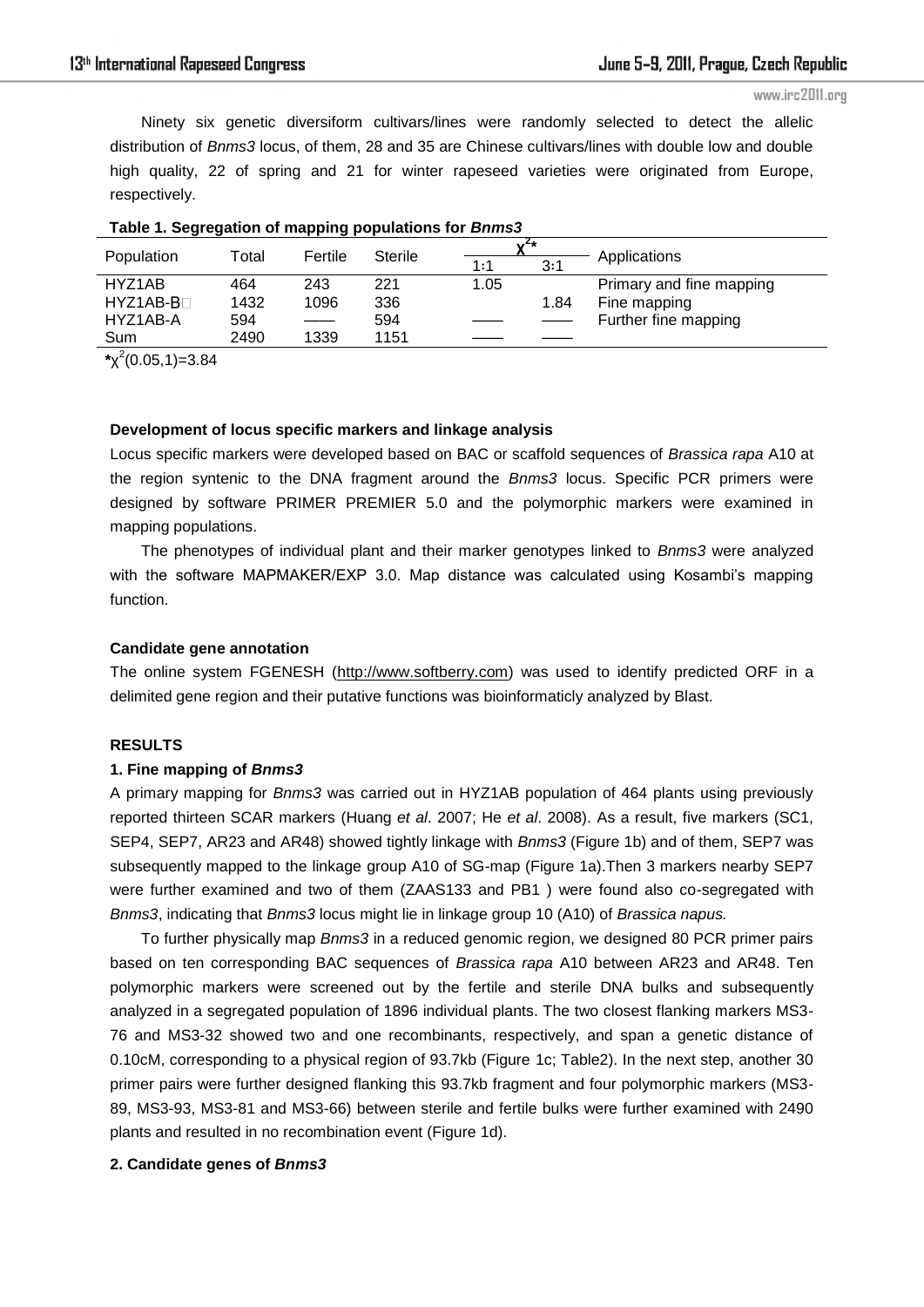A total of 17 open reading frames (ORFs) were predicted in this 93.7kb target region and 16 of them could best matched with *Arabidopsis* proteins by blastp (Altschul, Madden et al. 1997) with E-value of *1E-30*. Of them, ORF13 and ORF 10 (corresponding to MS3-66 and MS3-89) are the two most likely candidates for *Bnms3*. ORF13 encodes a Myb protein, which belongs to a superfamily of transcription factors that play a well-known role in regulating meristem formation, floral and seed development (Chen *et al.* 2006), and ORF10 encodes a KANADI protein (KAN) functional in organ polarity regulated in *Arabidopsis* (Kerstetter *et al*. 2001). According to our more recent result, a large fragment deletion was observed for ORF13 in sterile plants, indicating that this ORF could be a viable candidate for further investigation.



Of fourte**Eigwe**wly Geraftie and maps ig al anama en to B*Rns*3, Avenes and prodidate gene SC8-2 and SC8-3) exhibited co-dominant in nature, which located on 0.10cM from *Bnms3* in one side (SC8-2 **analysis.** and SC&3)**The linkage yrd MSA 132 dMS3-n) aip. arrothere sider rend map Mefor Miniakage (Fjgure A) on either** side of *Bl*im390 *Plgure Pronary mapping of <i>Bnms3* using previously reported markers. **c**. Fine **4. The genotypes of varients in** *Bnmss***3 were dosers** ed. ORF10 and ORF13 (red) are most mapping of *Bnms3* with newly developed locus soecific markers derived from *Brassica rapa* A10 BAC. **d.** Seventeen ORFs were predicted in the 93.7kb region of one scaffold from *Brassica rapa* A10 and four of them (ORF10, ORF11, ORF12 and

Ninety six cultivars/lines were analyzed with marker (MS3-66) developed from ORF13 covering the part of deletion. The result showed that all the materials were *Ms3Ms3* genotype in *Bnms3* locus (Figure 3).

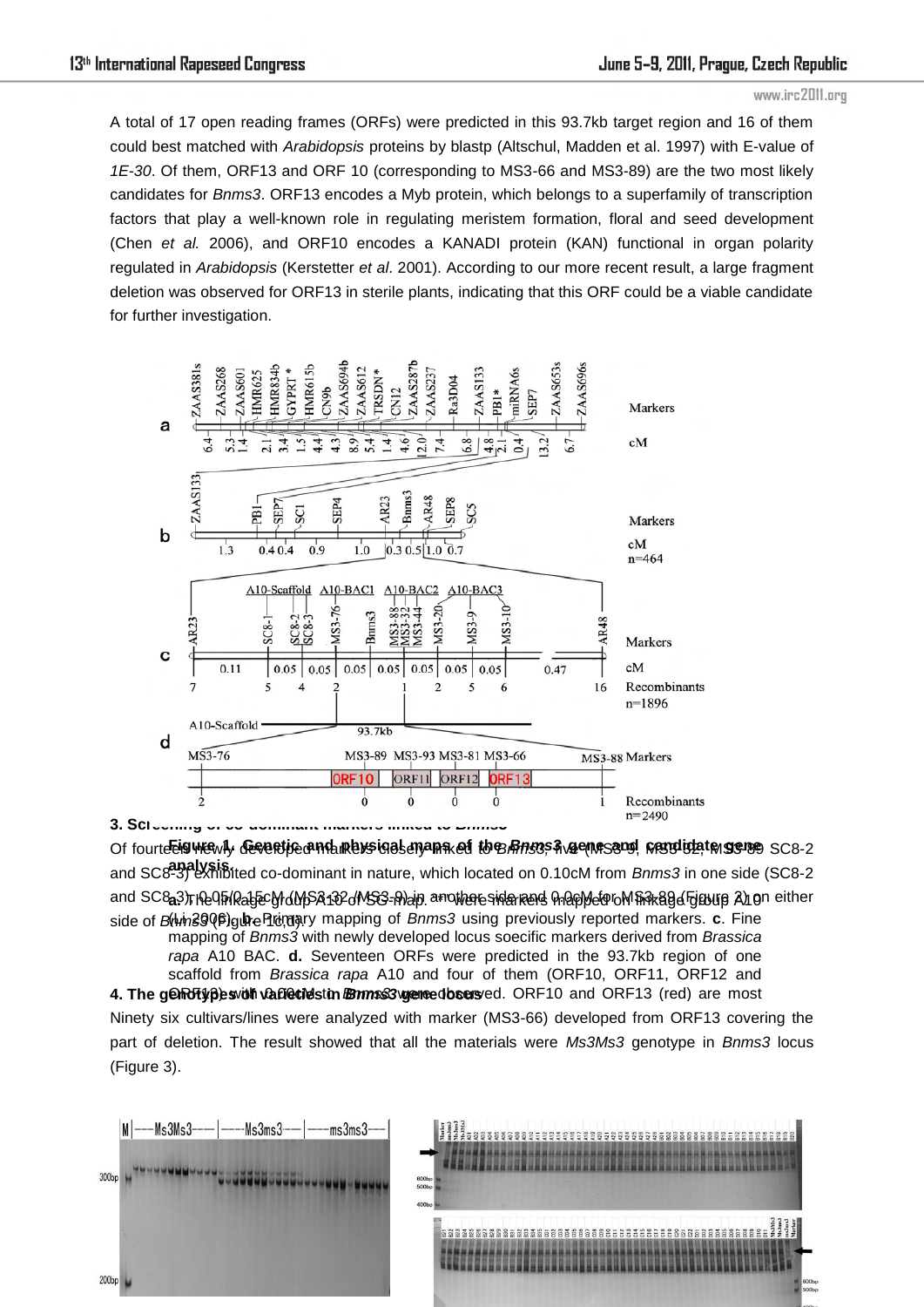# **Figure 3. The amplification of marker MS3-66 (ORF13) in 96 cultivars/lines**

# **Figure 2. The amplification of marker MS3-89 in three genotypes of** *Bnms3* **locus in 36 Individuals' plants**

*Lanes*: M: Marker, Ms3Ms3 (1-12), Ms3ms3 (13-24) and ms3ms3(25-36):

*Lanes:* Marker, ms3ms3, Ms3ms3, Ms3Ms3, A01-A28: Chinese cultivars/lines with double low quality; B01-B35: Chinese cultivars/lines with double high quality; C01-C22: Spring oilseed rape; D01-D21: Winter oilseed rape. The arrows indicate the DNA fragment of Ms3 allele

## **CONCLUSION**

All the evidences obtained from present study demonstrated that the *Bnms3* might originate from *Brassica rapa* A10. We further narrowed down the flanking region of *Bnms3* from 470kb to 93.7kb and discovered two candidate genes for *Bnms3*. ORF13 is probably the more important candidate for *Bnms3.* Five co-dominant flanking markers with genetic distances of 0.00-0.15cM were developed, which largely facilitate the activities in hybrid breeding of rapeseed. Allelic distribution examination of *Bnms3* locus explained the phenomenon for why REGMS could be restored by almost all the rapeseed cultivars/lines.

#### **Reference**

- Chen YH, Yang XY, He K, *et al.* 2006. The MYB transcription factor superfamily of Arabidopsis: expression analysis and phylogenetic comparison with the rice MYB family. Plant Molecular Biology, 60: 107-124.
- Chen FX, Hu BC, Li C, *et al.*. (1998): Genetic studies on GMS in *Brassica napus* L. I. Inheritance of recessive GMS line 9012A. Acta Agronomica Sinica, 24(4): 431-438
- Dong FM, Hong DF, Liu PW, *et al.*. (2010): A Novel Genetic Model for Recessive Genic Male Steril ity Line 9012AB in Rapeseed (*Brassica napus* L.)Journal of Huazhong Agricultural University,29(3):262-267 (in Chinese)
- He JP, Ke LP, Hong DF, *et al.* (2008): Fine mapping of a recessive genic male sterility gene (*Bnms3*) in rapeseed (*Brassica napus*) with AFLP- and Arabidopsis-derived PCR markers, Theor Appl Genet117:11-18
- Huang Z, Chen YF, Yi B, *et al.* (2007): Fine mapping of the recessive genic male sterility gene (*Bnms*3) in *Brassica napus* L.Theor Appl Genet, 115:113-118
- Kerstetter RA, Bollman K, Taylor RA, B *et al.*( 2001). KANADI regulates organ polarity in Arabidopsis. Nature, 411(6838): 706-709.
- Li YY. (2006): Localization of QTLs for yield-related traits and heterosis dissection using functional markers in *Brassica napus* L [D]. Wuhan China: Huazhong Agricultural University